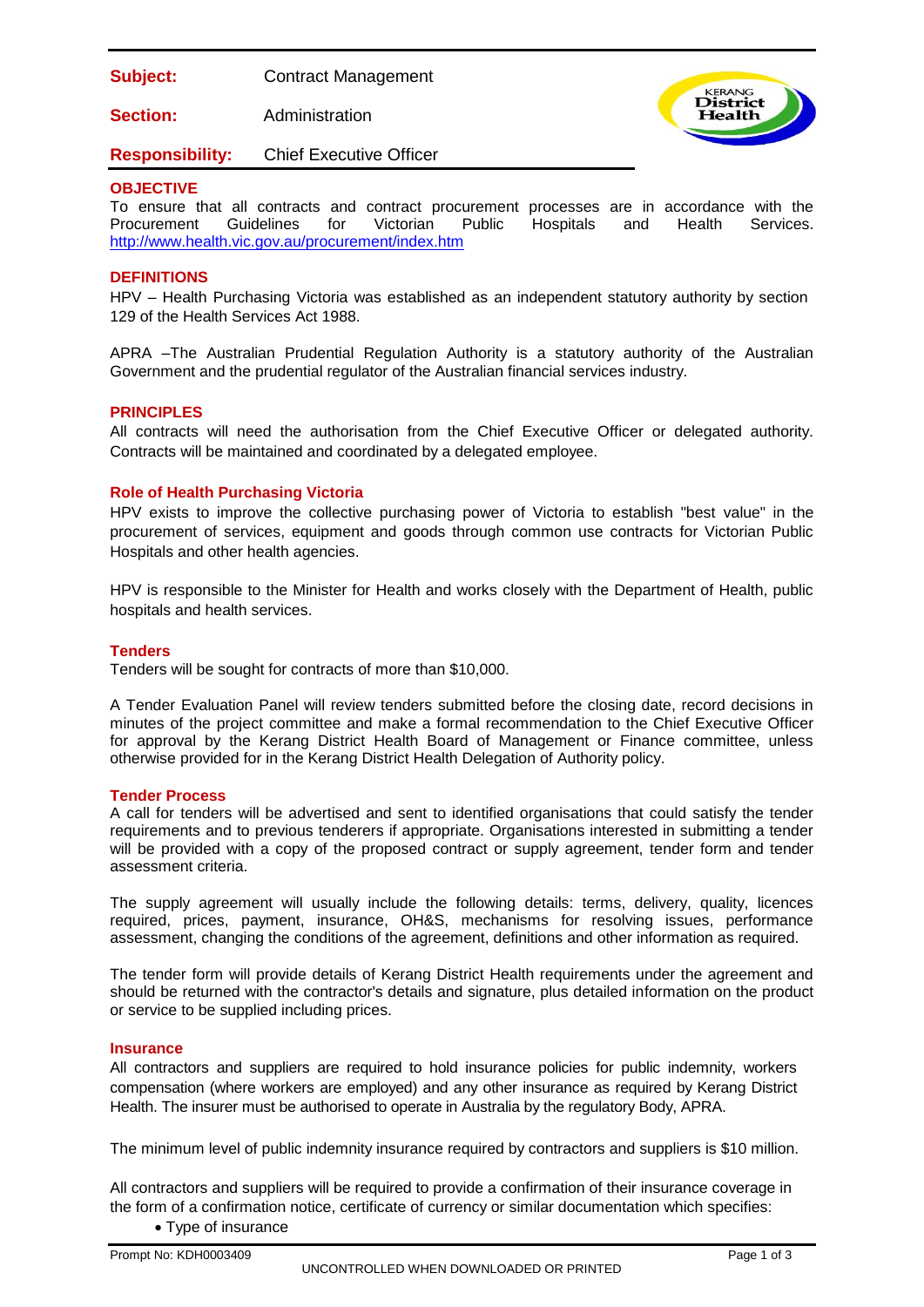- Policy number
- Insuring agency
- Period of coverage
- Sum insured for.

Companies submitting tenders for contracts who do not hold the required level of insurance shall be advised that if awarded the tender they must arrange for insurance coverage to the minimum amount prior to commencement of the contract.

#### **Contractor Registration**

All contractors working on site must complete the Contractor's Registration contained in the Kerang District Health [Contractor's Handbook](https://app.prompt.org.au/download/83596?code=0e057de04df61d278b73bfd33e22419b) prior to any work commencing.

## **Supply and Equipment Service Contracts**

Kerang District Health will maintain a database of service contracts including the contractor's details, the service being provided, contract start and end dates, date for review, annual performance indicators and links to:

- copies of current contracts,
- copies of signed contract declarations
- copies of the suppliers' current insurance.

## **Contract Management and Occupational Health and Safety**

All contractors must provide services in accordance with the requirements detailed in the Kerang District Health Contractor's Handbook.

All contractors and their employees must comply with any relevant regulations and legislation, in particular the Occupational Health and Safety Act 2004, and relevant Kerang District Health policies and guidelines.

#### **EVALUATION**

Contractor performance is evaluated on an annual basis by the relevant department heads and checked by the Director of Corporate Services on renewal of a contract.

Robert Jarman **Chief Executive Officer**

*Aligned Policies Documents [Delegation of Authority policy](https://app.prompt.org.au/download/91256?code=0a9eafb6a5a18f6b69cf18049cddc8b0)*

*Standards: NSQHS Standard 1 – Governance 1.1.1 AACQA Standard - 1.2, 1.9*

*References: OH&S Act 2004 Health Purchasing Vi[c http://www.hpv.org.au](http://www.hpv.org.au/) Orbost Regional Health Contract Management policy*

*Date Developed: 27 .11.2006*

*Review Dates: 27 .09.2010 28.11.2014 01.03.2018*

*Next Review Date: 01.03.2021*